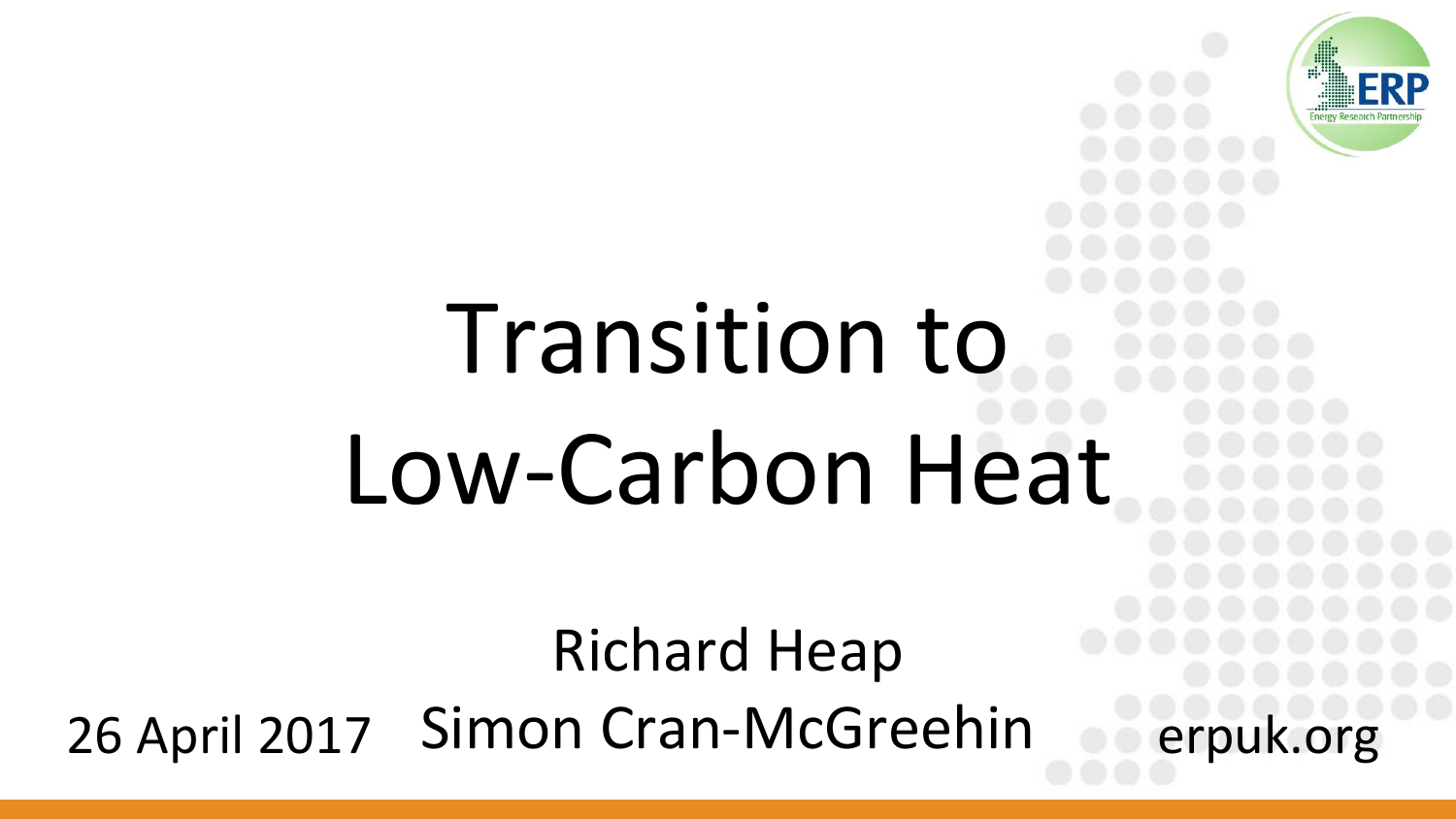#### **Energy Research Partnership**



### Vision for a coordinated transition



Ensuring an efficient transition to lowcarbon heat needs a co-ordinated plan.

This brings together many aspects, including industry, local and national governments, regulation, the public, energy companies. Many are ERP Members.

The alternative will be much more expensive, with duplication of effort.

*Andy Goldsworthy, Touching North***,** 1989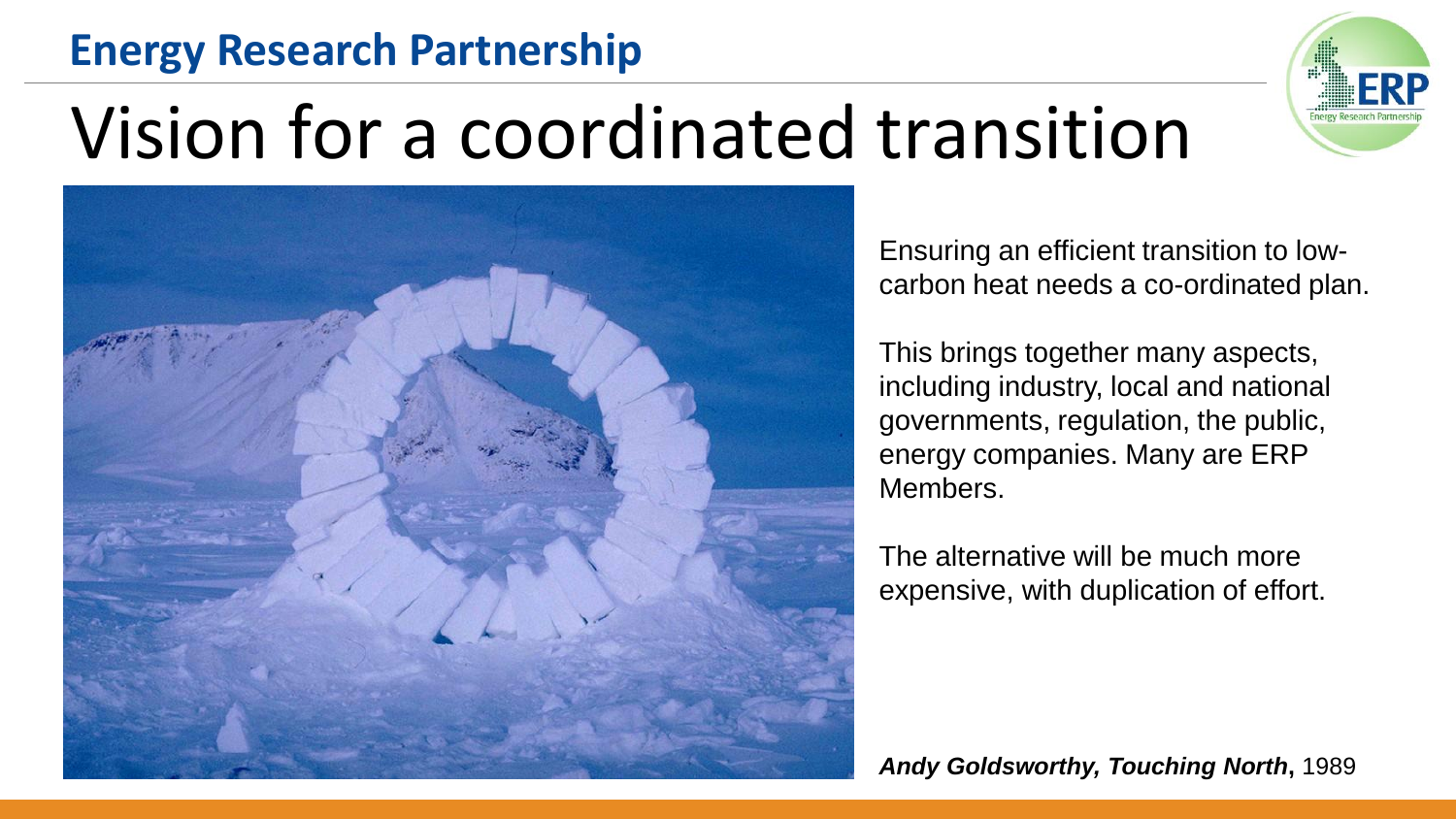### **Energy Research Partnership**

### Where are we now?





Many parties operating independently with little joined up thinking or recognition of the challenges.

This project aims to lift the fog and help create a collective view of what needs to be done to enable the transition and give confidence to industry investment.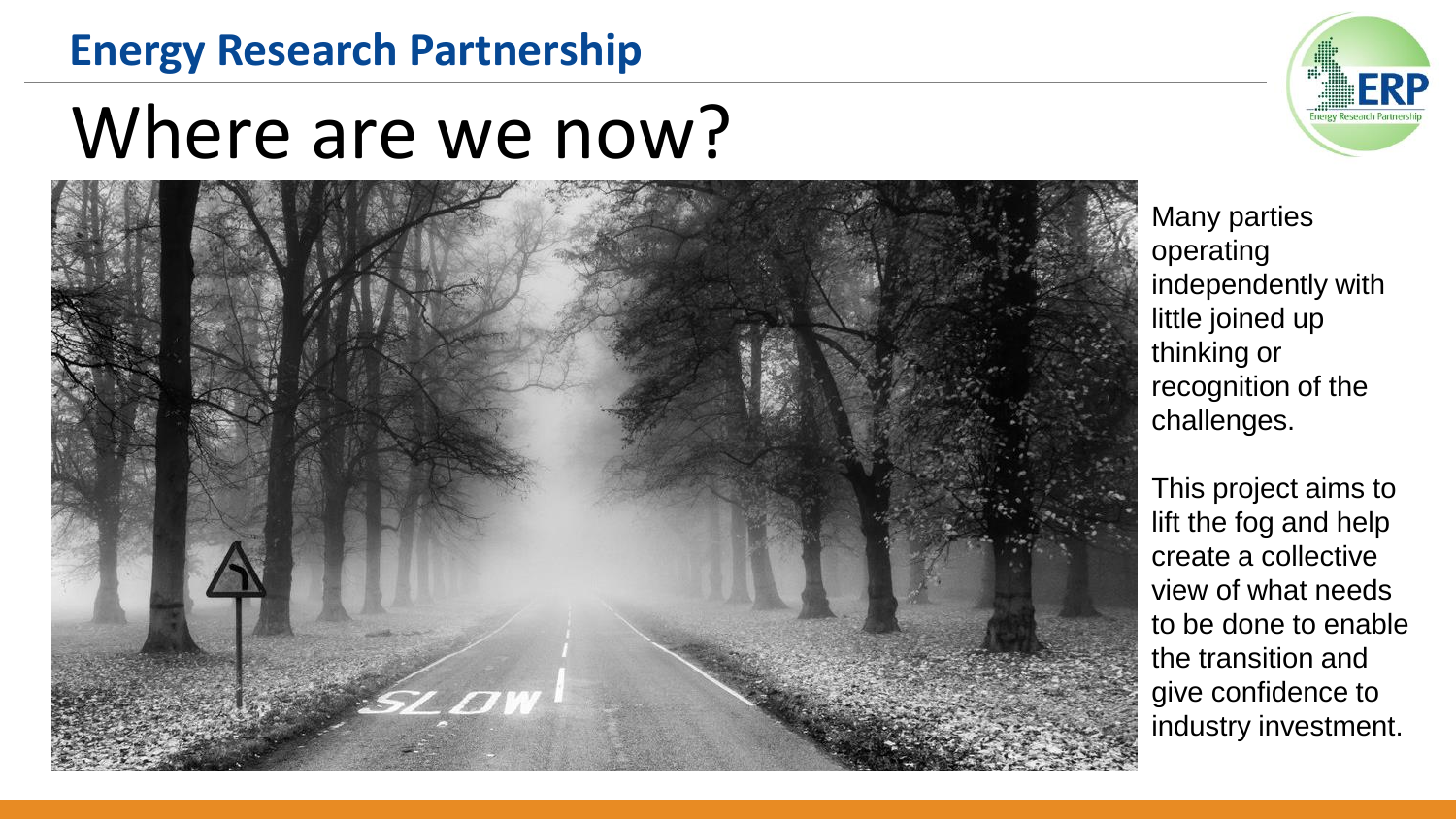

## Key aspects of the transition

R&D and trials

- Need for RD&D e.g. BEIS funding £25M for hydrogen
- Coordinated, public-private research

o e,g, UK Building Performance Network

• Inform critical decisions in early 2020s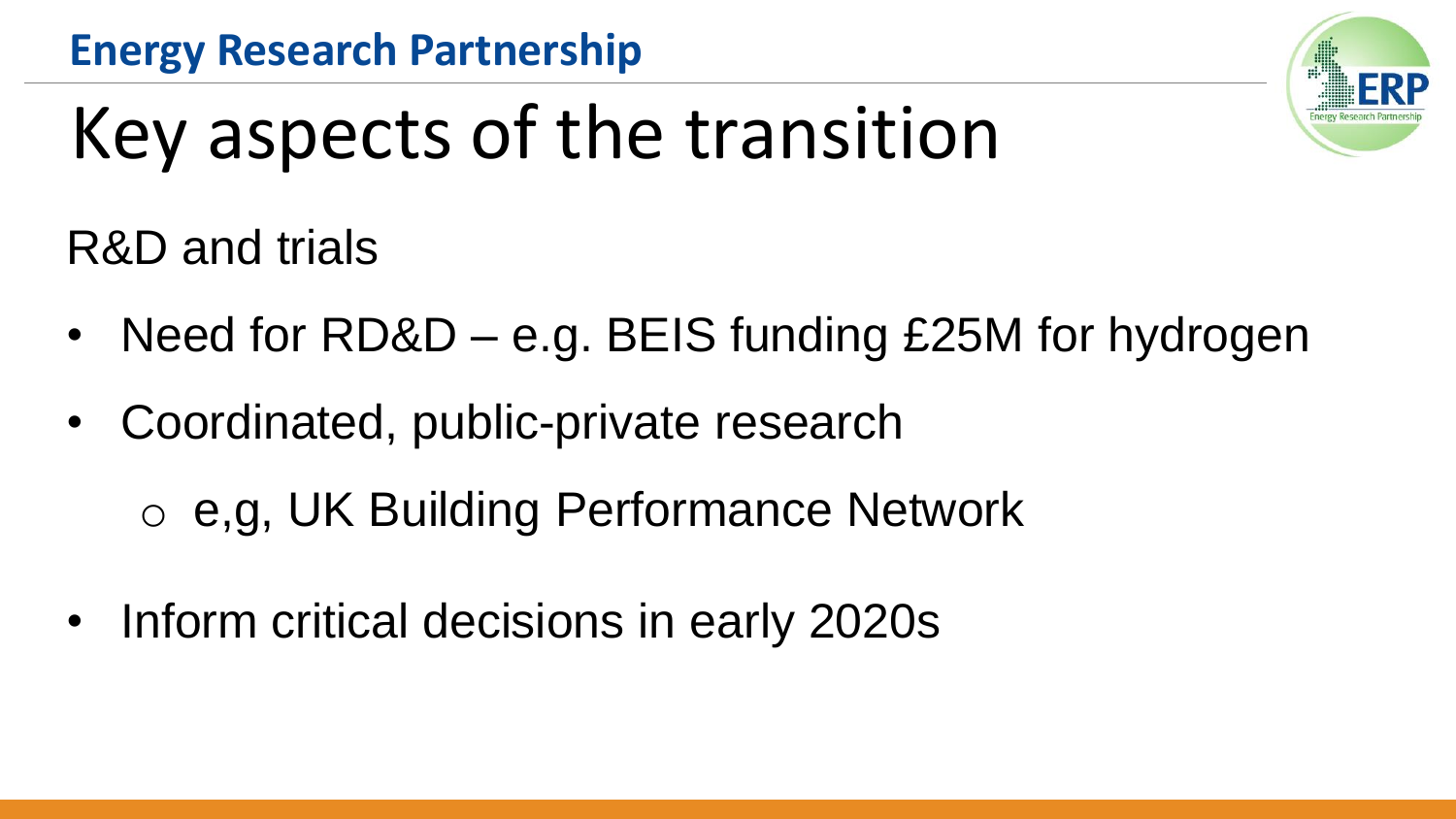#### **Energy Research Partnership**

## Key aspects of the transition

- 1. Timing and roadmap
	- Decisions in early 2020s
		- o CCS <--> Hydrogen
		- o Heat pump support
- 2. Governance framework
	- Local / national interactions
	- Regulations
	- Financing business models
	- Geographic constraints and decision making
	- Interaction with transport, industrial energy and electricity system
- 3. Engage with public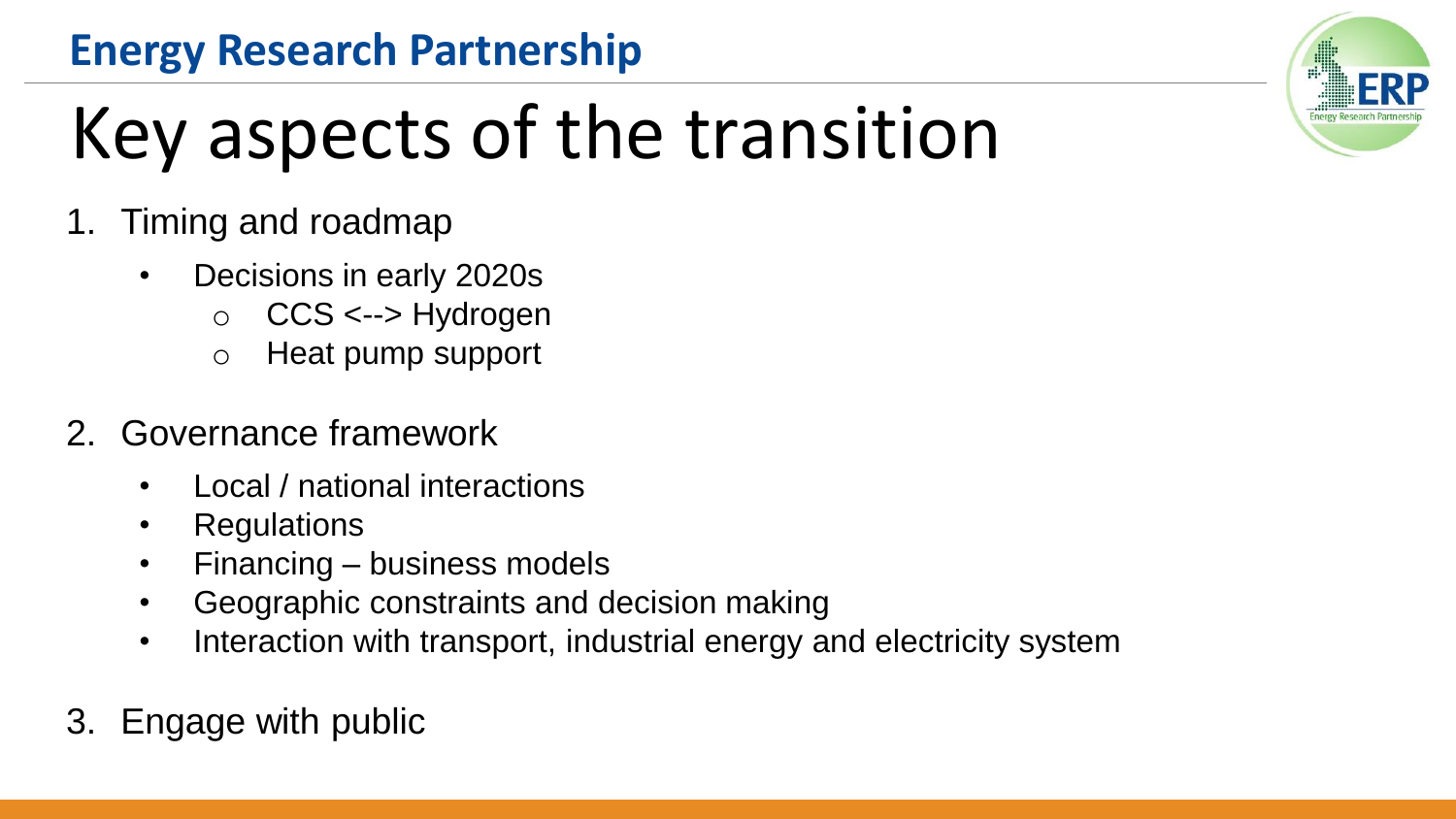### Heat project

### Original timetable

### $\triangleright$  Report to Plenary in July 2017

- May-June: test findings at workshops and meetings
- Develop a road map for heat
- Build consensus